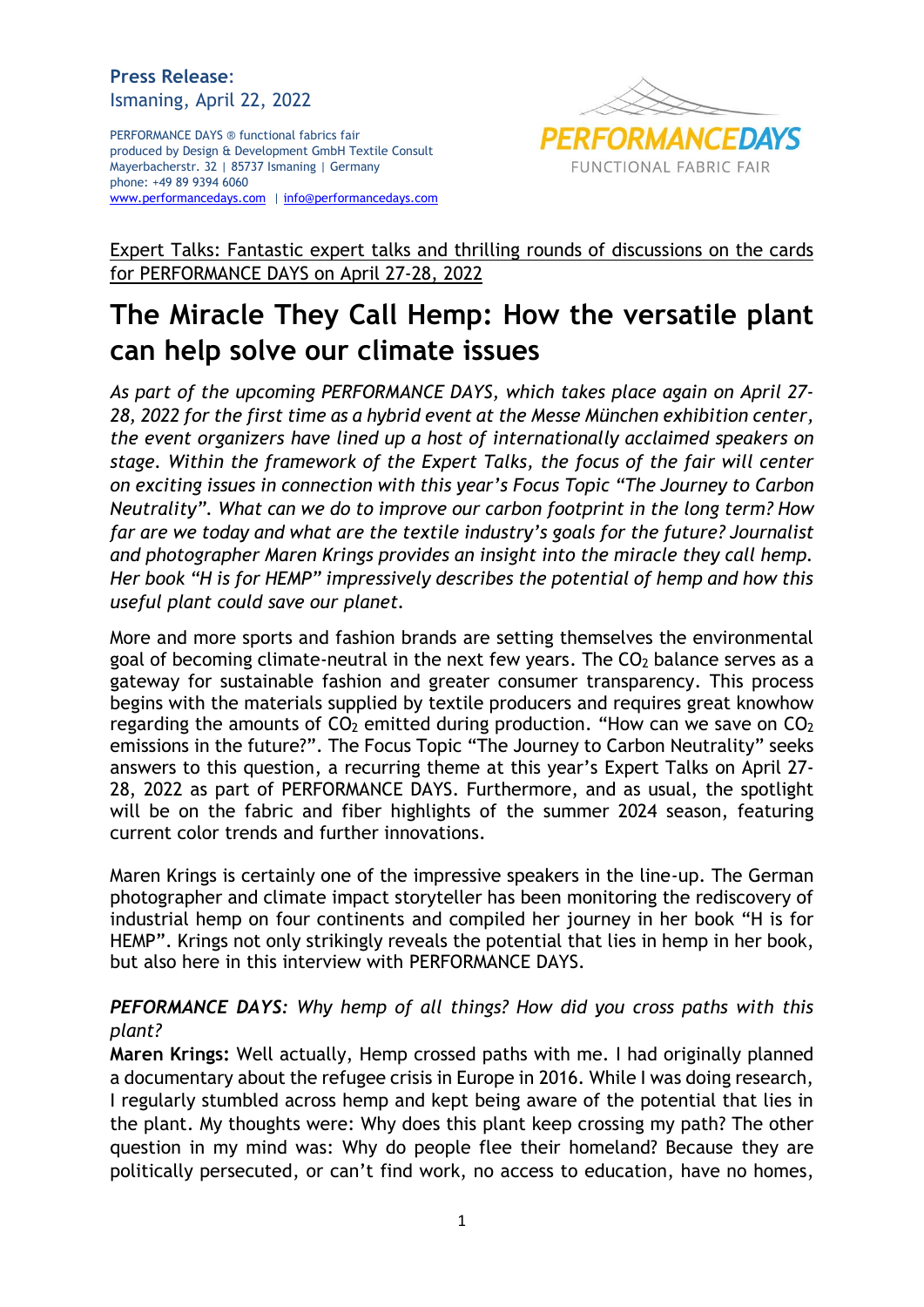PERFORMANCE DAYS ® functional fabrics fair produced by Design & Development GmbH Textile Consult Mayerbacherstr. 32 | 85737 Ismaning | Germany phone: +49 89 9394 6060 [www.performancedays.com](http://www.performancedays.com/) [| info@performancedays.com](mailto:info@performancedays.com)



or no basic livelihoods and end up lacking food. Hemp has the potential to take care of all of these issues: Food, water, health, education, income and jobs. You could compare it to being able to exchange our global currency of money for a global currency of nature. How can hemp help us in going "greener" and to ultimately think and live more sustainably, producing more sustainably, use more sustainable materials? All that was pivotal in learning more about this miracle plant and especially, to find out to what extent hemp can actually contribute to a "System Reset". With this goal in mind, I then set off on this exciting five-year journey to explore how hemp could help in achieving a circular economy – an economy that focuses on positive overall societal benefits, rather than growth.

#### *PEFORMANCE DAYS: What makes hemp so special?*

**Krings:** Hemp realizes its full potential when we consider the plant holistically. Hemp has unique properties that contribute to its universal use. No other plant has such versatility. In fact, the plant looks back on a long tradition. Hemp is one of the oldest cultivated plants after all. Plant extracts are said to have been used as far back as ancient Egypt. On the one hand, the plant is an ideal soil purifier. The hemp plant does not have great demands and grows quickly without the use of pesticides. In fact, hemp can help improve soil structure as well as soil fertility. Because the plants can grow up to four meters high in certain geographies, developing deep roots and dense foliage by July, which prevents other weed from growing due to a lack of light. That's why hemp doesn't need to be chemically treated with herbicides, which causes harm to insects such as bees and other soil creatures. Thus, hemp cultivation can be used in organic farming for environmentally friendly weed control. It also puts weeds back in their place. The plant can also compete with cotton. For the same area of land, it can produce up to three times as much fiber as cotton.

*PEFORMANCE DAYS: … and ultimately also sustainable?* **Krings:** What is particularly sustainable is that almost all parts of the plant can be used. Besides that, hemp produces a higher proportion of biomass than many other crops, boasts high durability levels and ensures a low energy balance when grown. Hemp is low on maintenance and grows in almost any soil from the tropics to Siberia. Cotton, on the other hand, only grows in especially warm and dry regions. The result is longer transport distance and more intensive irrigation compared to hemp. Farmers who have to rotate their agriculture because of the lack of fertile soil available often turn to hemp cultivation. The end result is better soil and higher yields. It is precisely because of its versatility, regionality and durability that hemp is a promising, renewable raw material of the future.

*PEFORMANCE DAYS: In which areas can hemp be applied?*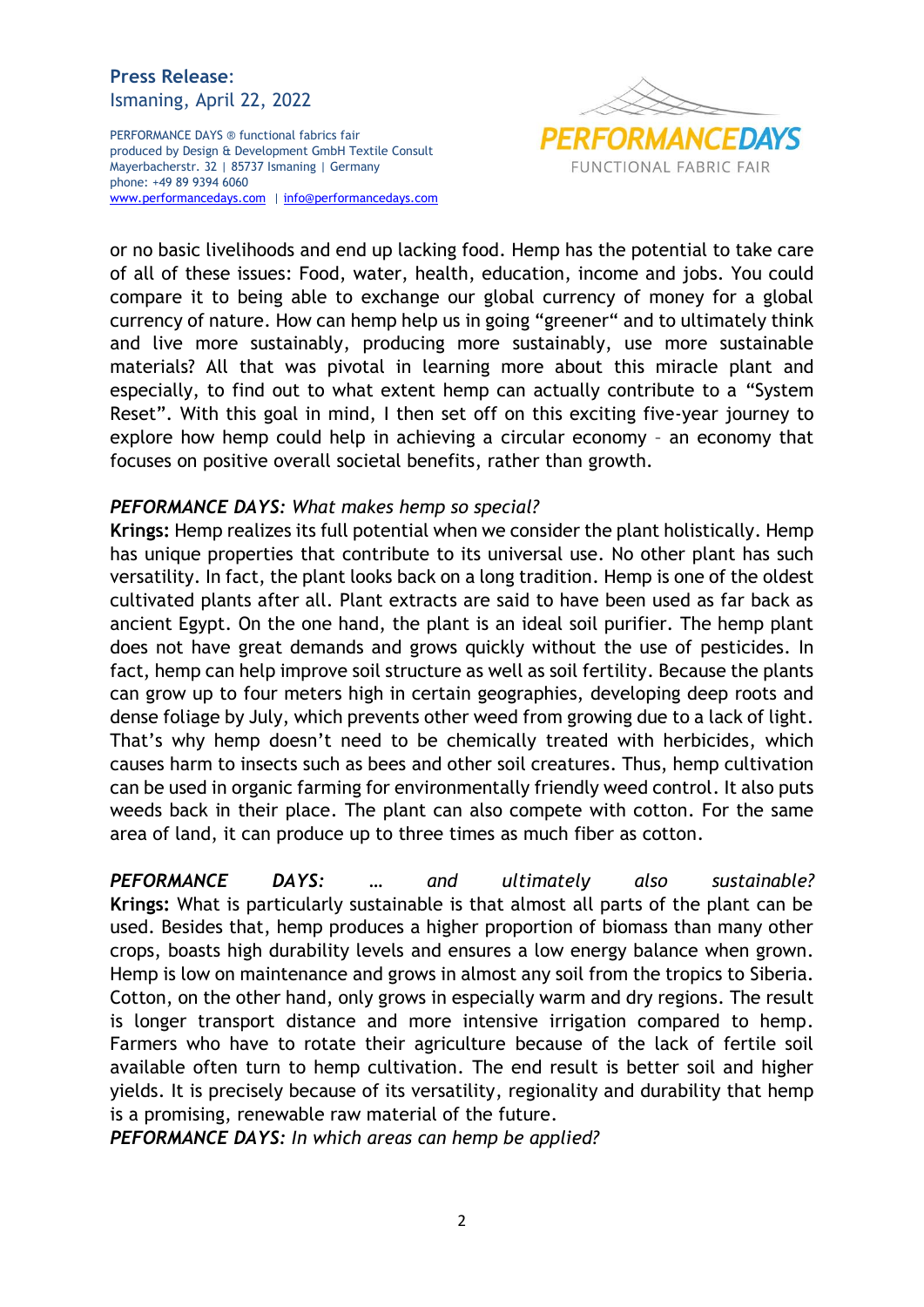PERFORMANCE DAYS ® functional fabrics fair produced by Design & Development GmbH Textile Consult Mayerbacherstr. 32 | 85737 Ismaning | Germany phone: +49 89 9394 6060 [www.performancedays.com](http://www.performancedays.com/) [| info@performancedays.com](mailto:info@performancedays.com)



**Krings:** Hemp is very versatile and can be used for a lot of products. All plant components can be processed – high added value being the result. Currently, hemp is undoubtedly experiencing its biggest boom in the supplement and food sector, as well as in medicine. Indian hemp was first described in Europe in the 19<sup>th</sup> century as a remedy with euphoric effects. Nowadays, the topic of "cannabis as medicine" is gaining in acceptance and it's almost impossible to imagine the food and health market without hemp. Not to mention the world of cosmetics. What is amazing is that hemp provides two raw materials for construction and insulation materials. Firstly, the outer hemp fiber and secondly, the woody core of the stalks, the socalled hemp shives or hurds. Hemp fibers are used as thermal insulation. And hemp can be used for solid construction.

#### *PEFORMANCE DAYS: What does that mean in terms of use for textiles?*

**Krings:** Hemp is extremely durable. You could actually wear garments made of hemp for decades. We often find linen cloths made hemp and flax that have been passed down through several generations, which in itself is a good prerequisite for sustainable action. As far as the topic of textile hemp is concerned, I have been mainly on the road in China and in Turkey. It is striking that no pesticides are used in the cultivation process and that extremely little water is required – the soil can be replanted immediately after harvesting. In general, I think the textile industry should support the use of natural materials.

#### *PEFORMANCE DAYS: And what does the carbon footprint look like?*

**Krings:** You have to be extremely careful here with corresponding, because hemp is grown in different regions and of course und grows differently in different climates – in Iceland, the plants are of course generally smaller than in Turkey, for example. I have seen plants there that were over eight meters high. On a rough average, you can say that because it grows so fast and also has an extremely high biomass in most regions, it sequesters more  $CO<sub>2</sub>$  on average than other agricultural crops. Compared to cotton, hemp is therefore unbeatable.

#### *PEFORMANCE DAYS: Why does legalization also make sense for industrial hemp?*

**Krings:** Legalization would be extremely helpful for farmers and would make the cultivation and harvesting processes a lot more relaxed – as soon as hemp begins to blossom, farmers have to report this to the relevant authorities. Up to now, cannabis extracts may only be sold to the end consumer if they derive from hemp varieties that contain less than 0.3 percent of the psychoactive THC substance. Cultivation and processing are already heavily regulated. Samples are taken in the field. Strict limits apply to the finished products, monitored by health authorities.